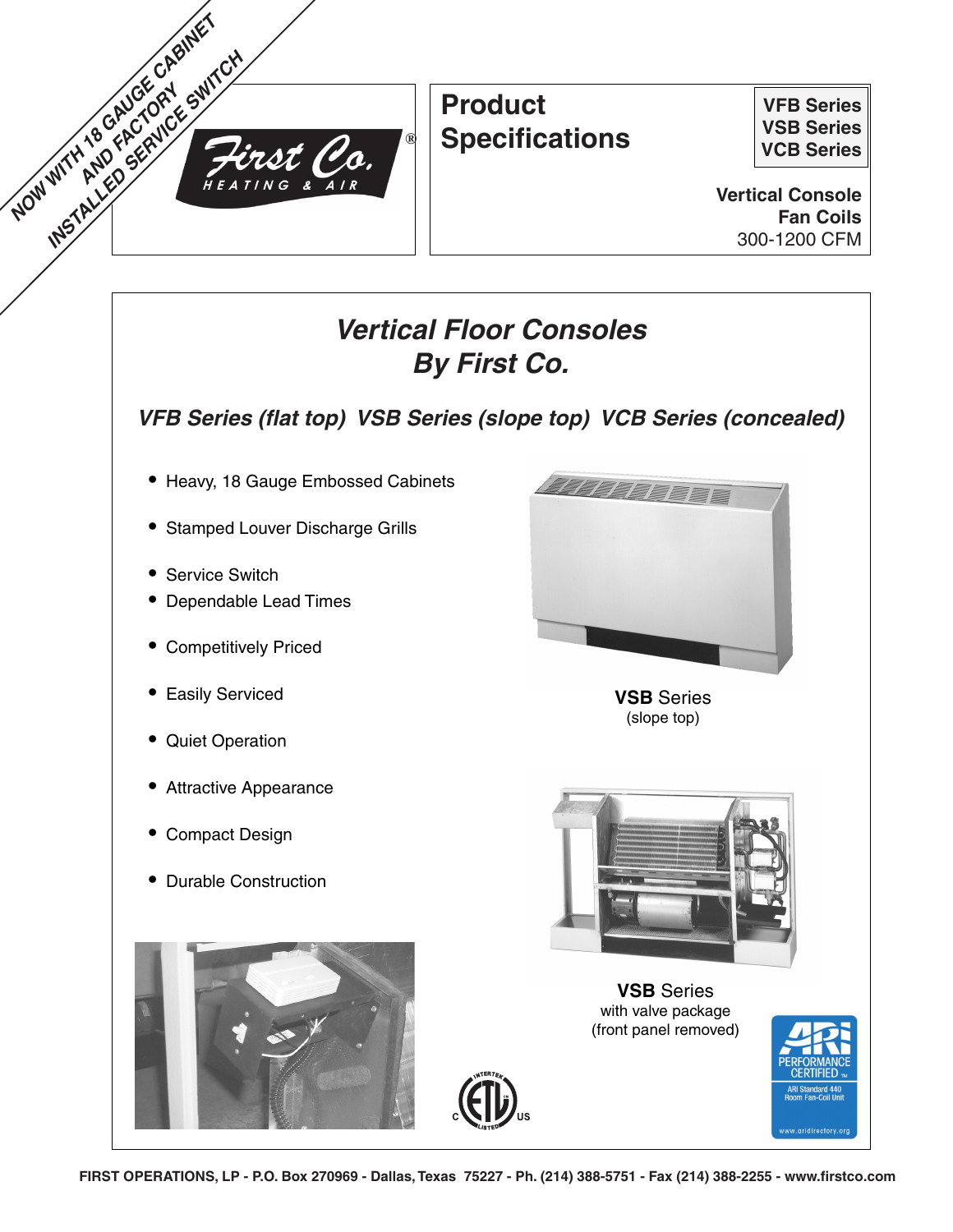# **Table of Contents**

| Dimensional Data |
|------------------|
|                  |
|                  |
|                  |
|                  |

## **CFM (100'S)** 3,4,6,8,10,12 **Unit Style** VCB - Concealed VSB - Cabinet slope top VFB - Cabinet flat top **Vintage Unit Voltage** 126 - 120V-1PH-60Hz 246 - 208/240V-1PH-60Hz 225 - 220V-1PH-50Hz 276 - 277V-1PH-60Hz **Coil Type** 3 - 3 row 4 - 4 row 31 - 3 row cool, 1 row heat 41 - 4 row cool, 1 row heat (available on 300-800 CFM only) **Coil Connection** R - Right Hand (Facing Unit Front) L - Left Hand **Model Number Nomenclature 12 VC B 0 - 126 - 31 R - 2B - N1 Thermostat Options** (see Page 4) NC = No Controls

## **Valve Package**

(Contact factory for options)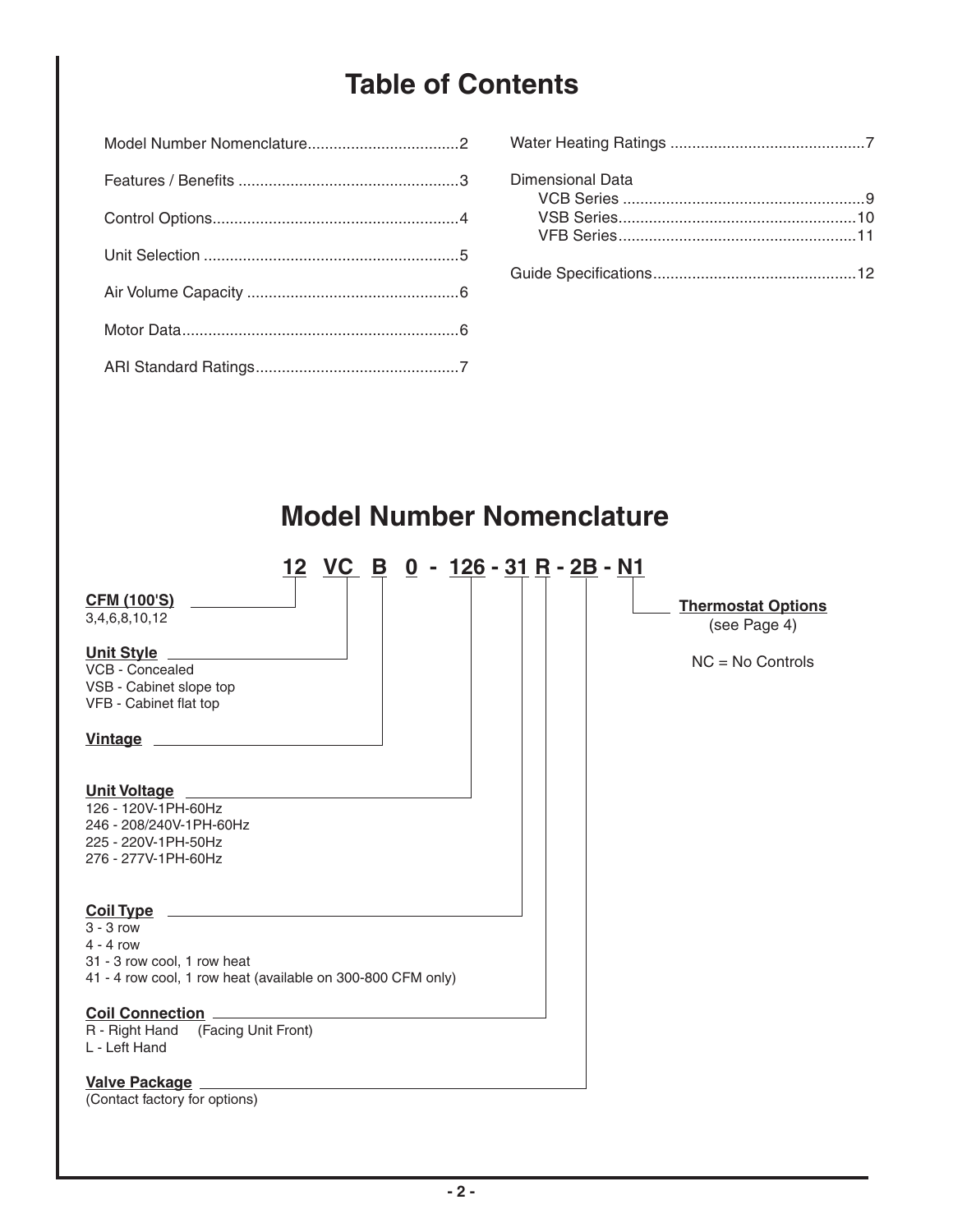# **Vertical Floor Consoles . . . By First Co. Quiet, Attractive, Versatile**

First Co.'s "V" series vertical floor consoles are slim and extremely attractive. Their pleasing appearance allows them to blend with any decor. These products are engineered to be quiet and designed to be easy to install and service.

 These units are ideal for perimeter heating and cooling in hotels, apartments, hospitals, public office buildings, offices, corridors, and other multi-room buildings.

 Three models are available to meet any application: recessed, flat top console, and slope top console. They are available in 6 sizes with airflow from 300 through 1200 CFM to supply just the right amount of air. Available coils include 3 and 4 rows for 2-pipe systems, and 31, 41 (300-800 CFM only) split coils for 4-pipe systems.

# **Features / Benefits**

## **Cabinets**

All cabinets are constructed of heavy 18 gauge embossed galvanized steel to resist corrosion. Series **VSB** and Series **VFB** models are finished with an electrostatically applied, baked-on powder coating. The finish is an attractive light gray color. Wrap-around cabinet can be quickly and easily removed for service without the use of tools. Heavy duty "Stamped" Louver Grilles are standard.

## **Coils**

 Coils are available in standard and high capacity configuration and all include manual air vents.

 Coils are constructed of seamless copper tubing expanded to high efficiency aluminum fins to assure maximum heat transfer.

Each coil is factory tested to 350 psig.

## **Drain Pans**

 The primary drain pan is constructed of galvanized steel and coated to resist corrosion. This pan extends under the entire coil and coil headers. An injection molded secondary drain pan provides complete condensate drainage from the primary pan and is located under the valve package (if provided). Secondary drain pan can be rotated 180 degrees to allow field piping to enter the unit from different locations.

## **Motors**

 Standard motors are 120V, three speed (1), PSC type with internal thermal overload protection. Motors have permanently lubricated sleeve bearings for long life. All motors are resiliently mounted with rubber bushings to assure quiet, vibration-free operation and are easily removed.

(1) The size 3 motor (model 3VFB/VSB/VCB) may not start on low speed due to low starting torque. These units must be wired to start on either Medium or High speed.

## **Blower Assemblies**

 All blower wheels are centrifugal, forward curved, and dynamically balanced for smooth, quiet operation.

 Blower assemblies can be easily removed for service.

## **Discharge Grille**

 The Series **VFB** and Series **VSB** models are furnished standard with a heavy-duty, 18 gauge stamped louver grille.

## **Filters**

 A 1/2 inch permanent filter is provided as standard on all units. The filter is easily removed from the front of the unit without tools.

## **Electrical**

 All electrical components are factory routed to a single electrical compartment on each unit. All field wiring connections are made at this electrical compartment. Electrical Service Switch is standard on ALL models.

## **Options**

 A wide variety of two and four-pipe control systems are available with unit mounted or remote thermostats. Standard options include valve cycle control systems.

 Other options include three speed switches, various motor voltages, and manual or motorized fresh air damper. See "Model Number Nomenclature" on Page 2 for unit options and Page 4 for control options. Fresh air wall box is fabricated of aluminum with drain holes and a double set of louvers in series to prevent moisture draw through.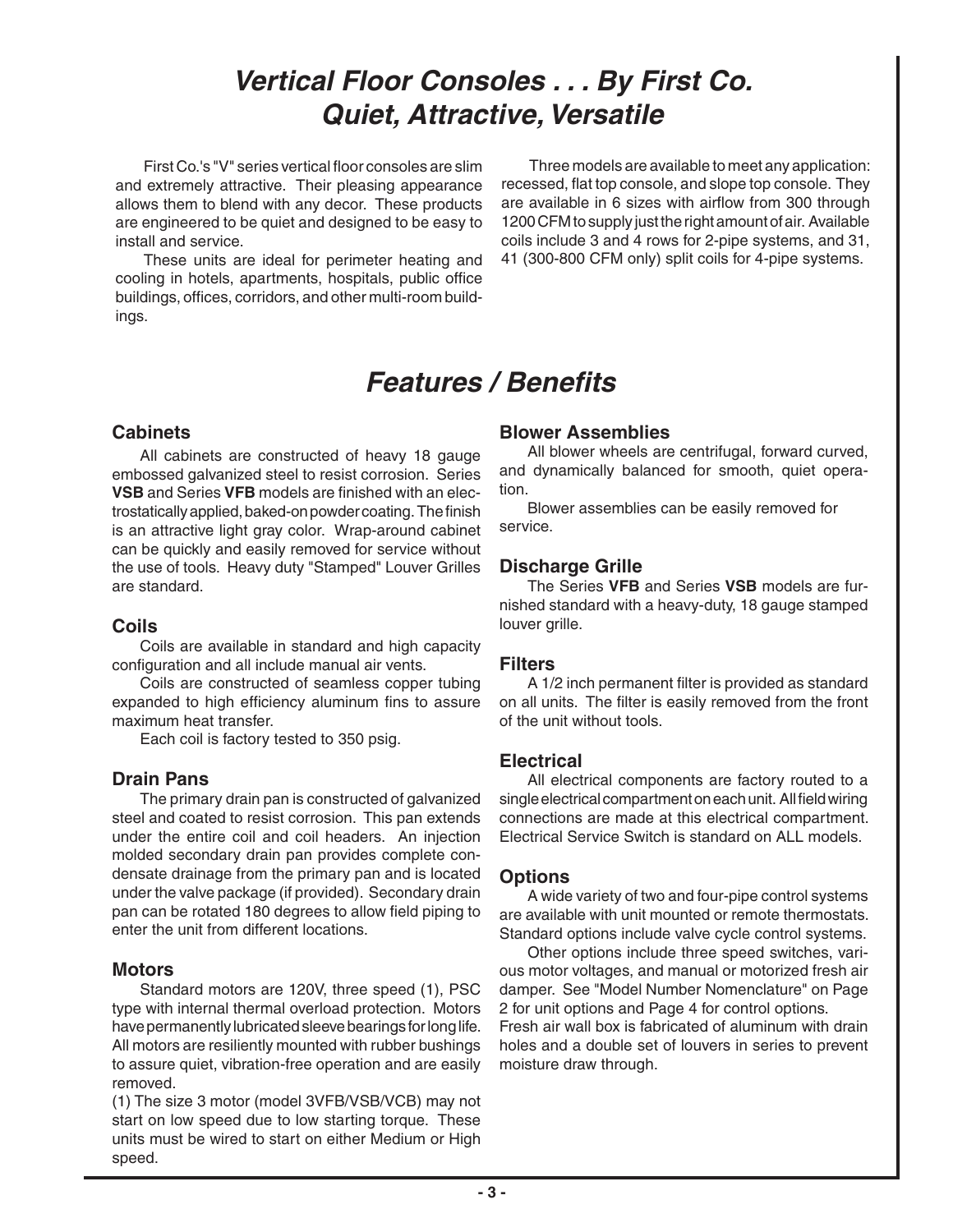# **Thermostat Options For Available Electric Valve Packages**

| <b>THERMOSTAT OPTIONS FOR ELECTRIC VALVE PACKAGES</b> |                                                    |                                                                                  |                                                                                          |                                                            |                                                    |  |  |  |  |  |
|-------------------------------------------------------|----------------------------------------------------|----------------------------------------------------------------------------------|------------------------------------------------------------------------------------------|------------------------------------------------------------|----------------------------------------------------|--|--|--|--|--|
|                                                       | 2 Pipe - Valve Cycle                               |                                                                                  |                                                                                          |                                                            |                                                    |  |  |  |  |  |
| <b>SYSTEM</b>                                         | <b>THERMOSTAT</b><br><b>CONTROLS</b>               | <b>CONTROL</b><br><b>CHANGEOVER CONTROL</b><br><b>VALVE TYPE</b><br>and LOCATION |                                                                                          | <b>THERMOSTAT</b><br><b>TYPE</b>                           | <b>ORDER OPTION</b><br><b>NUMBER</b>               |  |  |  |  |  |
|                                                       | <b>Heat-Off-Cool</b><br>Constant Fan<br>Hi-Med-Low | Motorized 2-way<br>or 3-way<br>Normally closed.                                  | <b>Manual</b><br><b>Heat-Cool Switch</b><br>on Thermostat                                | <b>Unit Mount</b><br><b>Wall Mount</b><br>Unit Tamperproof | A1<br>A <sub>2</sub><br>A3                         |  |  |  |  |  |
| Heating and<br>Cooling                                | On-Off<br><b>Constant Fan</b>                      | Motorized 3-way<br>Normally closed.                                              | Automatic (1)<br>Aquastat - Factory<br>Mounted on Supply Line                            | <b>Unit Mount</b><br><b>Wall Mount</b><br>Unit Tamperproof | B1 (2)<br><b>B2</b><br>B <sub>3</sub>              |  |  |  |  |  |
|                                                       | Hi-Med-I ow                                        | Motorized 2-way<br>or 3-way<br>Normally closed.                                  | <b>Manual</b><br>Summer-Winter Switch<br>(switch must be field supplied)                 | <b>Unit Mount</b><br><b>Wall Mount</b><br>Unit Tamperproof | C1<br>C <sub>2</sub><br>C <sub>3</sub>             |  |  |  |  |  |
| Cooling Only                                          | On-Off<br>Constant Fan<br>Hi-Med-Low               | Motorized 2-way<br>or 3-way<br>Normally closed.                                  | None                                                                                     | Unit Mount<br><b>Wall Mount</b><br>Unit Tamperproof        | D <sub>1</sub><br>D <sub>2</sub><br>D <sub>3</sub> |  |  |  |  |  |
| <b>Heating Only</b>                                   | On-Off<br>Constant Fan<br>Hi-Med-Low               | Motorized 2-way<br>or 3-way<br>Normally closed.                                  | None                                                                                     | <b>Unit Mount</b><br><b>Wall Mount</b><br>Unit Tamperproof | E <sub>1</sub><br>E <sub>2</sub><br>E <sub>3</sub> |  |  |  |  |  |
| 4 Pipe - Valve Cycle                                  |                                                    |                                                                                  |                                                                                          |                                                            |                                                    |  |  |  |  |  |
| <b>SYSTEM</b>                                         | <b>THERMOSTAT</b><br><b>CONTROLS</b>               | <b>CONTROL</b><br><b>VALVE TYPE</b>                                              | <b>CHANGEOVER CONTROL</b><br>and LOCATION                                                | <b>THERMOSTAT</b><br><b>TYPE</b>                           | <b>ORDER OPTION</b><br><b>NUMBER</b>               |  |  |  |  |  |
| Heating and                                           | <b>Heat-Off-Cool</b><br>Constant Fan<br>Hi-Med-Low | Motorized 2-way<br>or 3-way<br>Normally closed.                                  | <b>Manual</b><br><b>Heat-Cool Switch</b><br>on Thermostat                                | Unit Mount<br><b>Wall Mount</b><br>Unit Tamperproof        | M1<br>M <sub>2</sub><br>M <sub>3</sub>             |  |  |  |  |  |
| Cooling                                               | On-Off<br>Constant Fan<br>Hi-Med-Low               | Motorized 2-way<br>or 3-way<br>Normally closed.                                  | <b>Automatic</b><br>4 deg. Neutral Dead Band<br>for sequenced heating &<br>cooling, DPDT | Unit Mount<br><b>Wall Mount</b><br>Unit Tamperproof        | N1<br>N <sub>2</sub><br>N3                         |  |  |  |  |  |
|                                                       | 3-SPEED FAN SWITCH ONLY (no thermostat)            |                                                                                  |                                                                                          |                                                            |                                                    |  |  |  |  |  |
|                                                       |                                                    | <b>SWITCH</b><br><b>TYPE</b>                                                     | <b>ORDER OPTION</b><br><b>NUMBER</b>                                                     |                                                            |                                                    |  |  |  |  |  |
|                                                       |                                                    |                                                                                  |                                                                                          | Unit Mount<br><b>Wall Mount</b><br>Unit Tamperproof        | L1<br>L2<br>L <sub>3</sub>                         |  |  |  |  |  |

### **NOTES:**

- 1. B1 option includes factory installed aquastat.
- 2. If valve package is desired with "B" options, select valve package number "3D".
- 3. Use "NC" for no controls.

## **All thermostat options include 3 speed switches**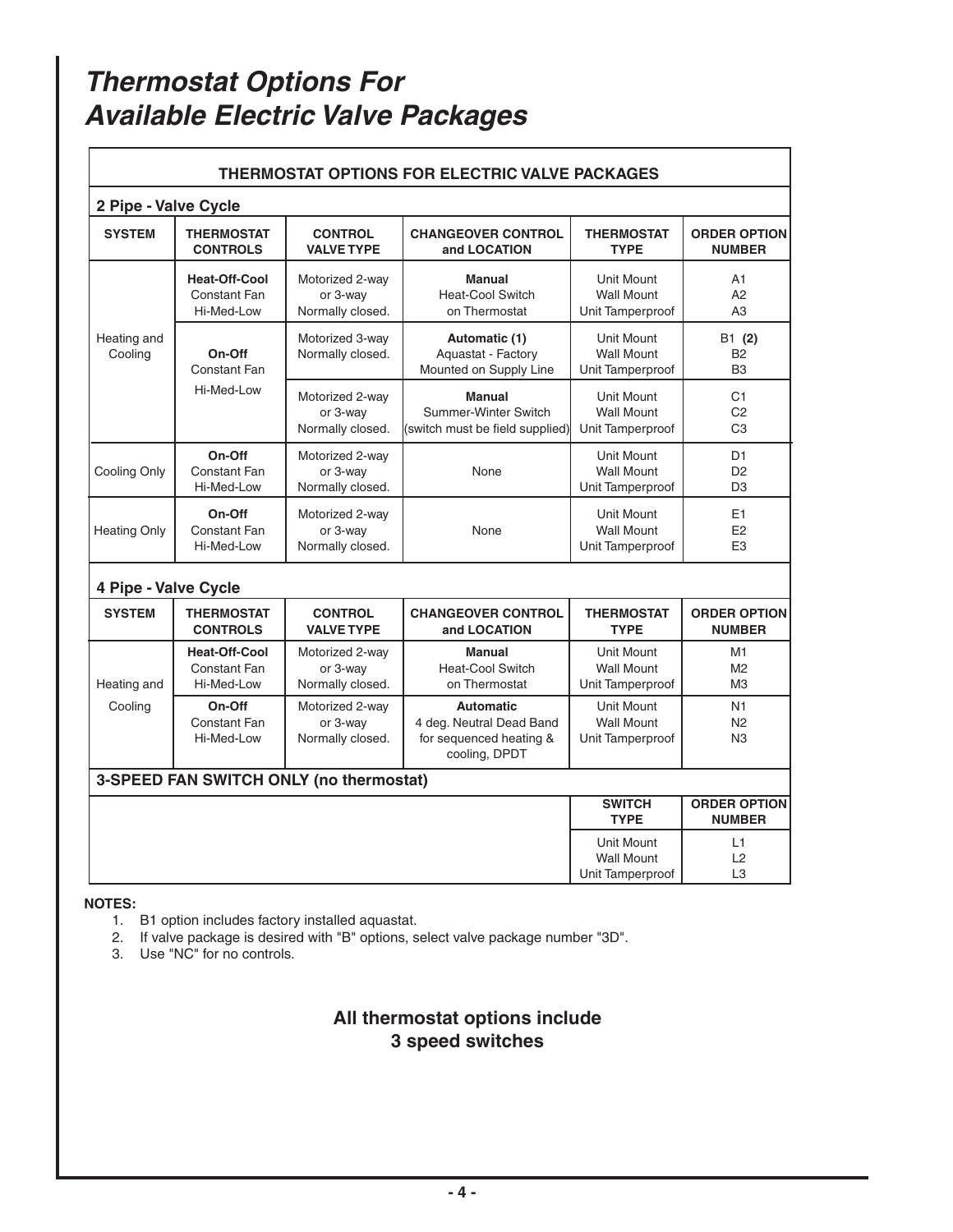## **Selection of Unit Type**

## **General**

 The achievement of an efficient fan-coil system is dependent upon accurate system design and proper equipment selection. Variations, limitations and control of fan-coil systems, design conditions and design load calculations are not described in detail in this catalog. More detailed information may be found in the ASHRAE Guide.

 The mechanical system designer must select the unit types best suited to the overall system before the actual unit sizes can be determined. The factors that generally influence this decision are intended building usage, building layout, architectural and aesthetic values, economics, geographical location, and type of maintenance service available. The general results may be a mixture of various unit types within a given system. First Co. manufactures a fan-coil unit to meet your every need.

## **Basic Design Data**

 Prior to selecting the individual unit sizes, the design engineer must fix or determine the following factors:

- 1. Inside and outside wet and dry bulb design temperatures.
- 2. Method of introducing the ventilation air.
- 3. Wet and dry bulb temperatures of the air mixture entering the unit coil.

 4. Total and sensible heat gains and losses of the area to be served.

- 5. Properties of the heating and cooling medium.
- 6. Available electric power service.

 7. Any special design requirements of the building or system.

## **Selection of Unit Size**

 The capacity ratings presented in this catalog are provided for initial unit selection only. Unit size selection should be determined by using First Co.'s fan-coil selection computer program. Water cooling and heating capacities, unit air flow, and static pressure are all incorporated into the program to provide the best possible selection. Consult your First Co. representative for a selection tailored to your application.

 Unit sizes for the ideal system should be selected by calculating the peak load requirements due to unusually high occupancy or severe climatic conditions and with fan operating at high speed. Ordinary day to day cooling and heating requirements are then achieved at low and medium speeds.

 Ventilation requirements should be considered along with heating and cooling capacity to determine the proper unit size. Outside fresh air must be tempered before entering the unit if freezing conditions are expected.

## **Cooling Coil Requirements**

 Having checked the minimum unit size to meet the ventilation requirement, the unit size is generally selected on the basis of matching the sensible cooling capacity of the unit with the calculated requirements when operating at high speed.

## **Coil Types**

 Standard and high capacity coil types are available for all models.

- **•** Standard coils are designed to meet both the cooling and heating requirements in a typical system.
- **•** High capacity coils are designed to meet cool-
- ing and heating loads that exceed typical system requirements for ceiling units.

## **Heating Requirements**

 Heating requirements for two-pipe systems are generally met by employing the same water flow rate as cooling and adjusting the entering hot water temperature to obtain a matching unit heat output at low fan speed. Four-pipe systems are generally designed by specifying the flow rate through the separate heating coil to meet the required heat load with the fan operating at low speed.

> In keeping with its policy of continuous progress and product improvement. First Operations reserves the right to make changes without notice. Maintenance for all First Co. products is available under "Product Maintenance" at www.firstco.com.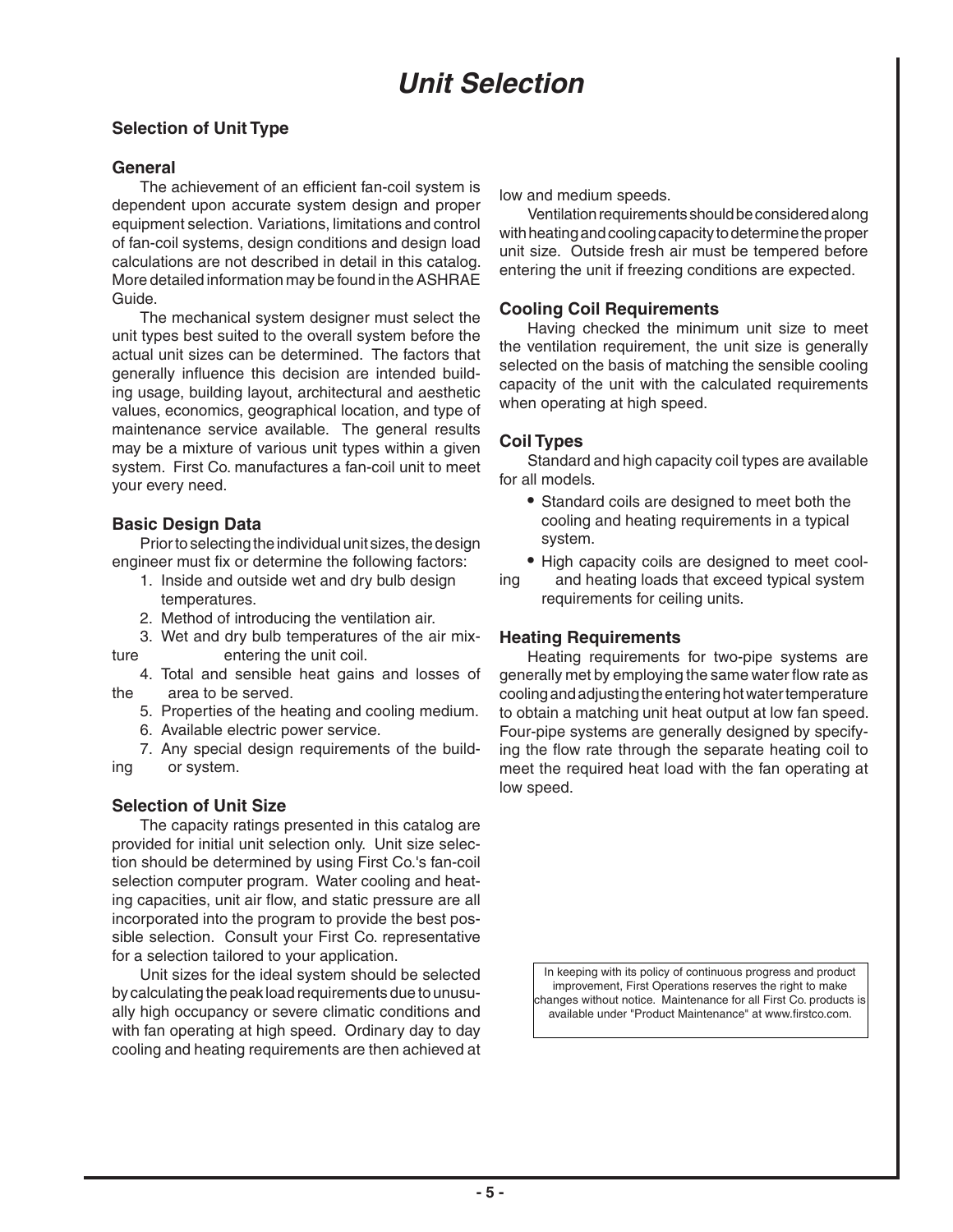# **Motor / Blower Performance**

| <b>UNIT</b>  |             |             | CFM @ 0.0 E.S.P.<br><b>FOR FAN SPEED</b><br><b>INDICATED</b> |            | <b>HIGH SPEED</b><br>CFM @ E.S.P.<br><b>INDICATED</b> |      |      |      |
|--------------|-------------|-------------|--------------------------------------------------------------|------------|-------------------------------------------------------|------|------|------|
| <b>MODEL</b> | <b>SIZE</b> | <b>HIGH</b> | <b>MED</b>                                                   | <b>LOW</b> | 0.05                                                  | 0.10 | 0.15 | 0.20 |
|              | 3           | 280         | 245                                                          | 210        | 255                                                   | 230  | 205  | 175  |
| <b>VCB</b>   | 4           | 400         | 320                                                          | 220        | 370                                                   | 330  | 290  | 240  |
| <b>VFB</b>   | 6           | 600         | 430                                                          | 320        | 570                                                   | 540  | 510  | 480  |
|              | 8           | 800         | 680                                                          | 580        | 760                                                   | 730  | 700  | 660  |
| <b>VSB</b>   | 10          | 1000        | 880                                                          | 670        | 970                                                   | 920  | 880  | 830  |
|              | 12          | 1220        | 1030                                                         | 780        | 1170                                                  | 1120 | 1070 | 1020 |

## **Air Volume Capacity / VCB, VFB, VSB**

#### **Notes:**

**1.** Values are standard CFM at sea level, 70 degree EAT. with dry coil.

**2.** E.S.P. - inches water.

**3.** Values include filter and / or grille where applicable.

## **Motor Data /** VCB, VFB, VSB

| <b>UNIT SIZE</b> |              |                                |              |                          |       |                          |              |                                                                                                             |                                                                                                                                                  |                             |              |
|------------------|--------------|--------------------------------|--------------|--------------------------|-------|--------------------------|--------------|-------------------------------------------------------------------------------------------------------------|--------------------------------------------------------------------------------------------------------------------------------------------------|-----------------------------|--------------|
|                  |              |                                |              |                          |       | 8                        |              | $10*$                                                                                                       |                                                                                                                                                  | $12*$                       |              |
|                  |              | <b>NOMINAL HP</b><br>1/12      |              | <b>NOMINAL HP</b><br>1/8 |       | <b>NOMINAL HP</b><br>1/6 |              | <b>NOMINAL HP</b><br>1/8(2)                                                                                 |                                                                                                                                                  | <b>NOMINAL HP</b><br>1/6(2) |              |
| <b>Amps</b>      | <b>Watts</b> | <b>Amps</b>                    | <b>Watts</b> |                          | Watts | Amps                     | <b>Watts</b> | <b>Amps</b>                                                                                                 | <b>Watts</b>                                                                                                                                     | <b>Amps</b>                 | <b>Watts</b> |
|                  |              |                                |              |                          |       |                          |              |                                                                                                             |                                                                                                                                                  |                             |              |
| .80              | .95          | 1.0                            | 1.05         | 1.8                      | 200   | 2.2                      | 250          | 3.0                                                                                                         | 350                                                                                                                                              | 4.6                         | 520          |
| .45              | 60           | .60                            | 70           | 1.1                      | 140   | 2.0                      | 210          | 2.4                                                                                                         | 275                                                                                                                                              | 3.0                         | 330          |
| .40              | 50           | .45                            | 55           | .80                      | 90    | 1.6                      | 170          | 1.8                                                                                                         | 210                                                                                                                                              | 2.1                         | 230          |
|                  |              |                                |              |                          |       |                          |              |                                                                                                             |                                                                                                                                                  |                             |              |
|                  |              |                                |              |                          |       |                          |              |                                                                                                             |                                                                                                                                                  |                             |              |
|                  |              |                                |              |                          |       |                          |              |                                                                                                             |                                                                                                                                                  |                             |              |
|                  |              |                                |              |                          |       |                          |              |                                                                                                             |                                                                                                                                                  |                             |              |
|                  |              |                                |              |                          |       |                          |              |                                                                                                             |                                                                                                                                                  |                             |              |
|                  |              |                                |              |                          |       |                          |              |                                                                                                             |                                                                                                                                                  |                             |              |
|                  |              |                                |              |                          |       |                          |              |                                                                                                             |                                                                                                                                                  |                             |              |
|                  |              |                                |              |                          |       |                          |              |                                                                                                             |                                                                                                                                                  |                             |              |
|                  |              |                                |              |                          |       |                          |              |                                                                                                             |                                                                                                                                                  |                             |              |
|                  |              | 3<br><b>NOMINAL HP</b><br>1/20 |              | 4                        |       | 6<br>Amps                |              | 120 VOLT - 1 PH - 60 Hz PSC MOTOR<br>220 VOLT - 1 PH - 50 Hz PSC MOTOR<br>277 VOLT - 1 PH - 60 Hz PSC MOTOR | NO DATA AVAILABLE AT THIS TIME<br>NO DATA AVAILABLE AT THIS TIME<br>* Total unit motor amps and watts shown for 2 motors (I Init size 10 and 12) |                             |              |

**\*** Total unit motor amps and watts shown for 2 motors. (Unit size 10 and 12)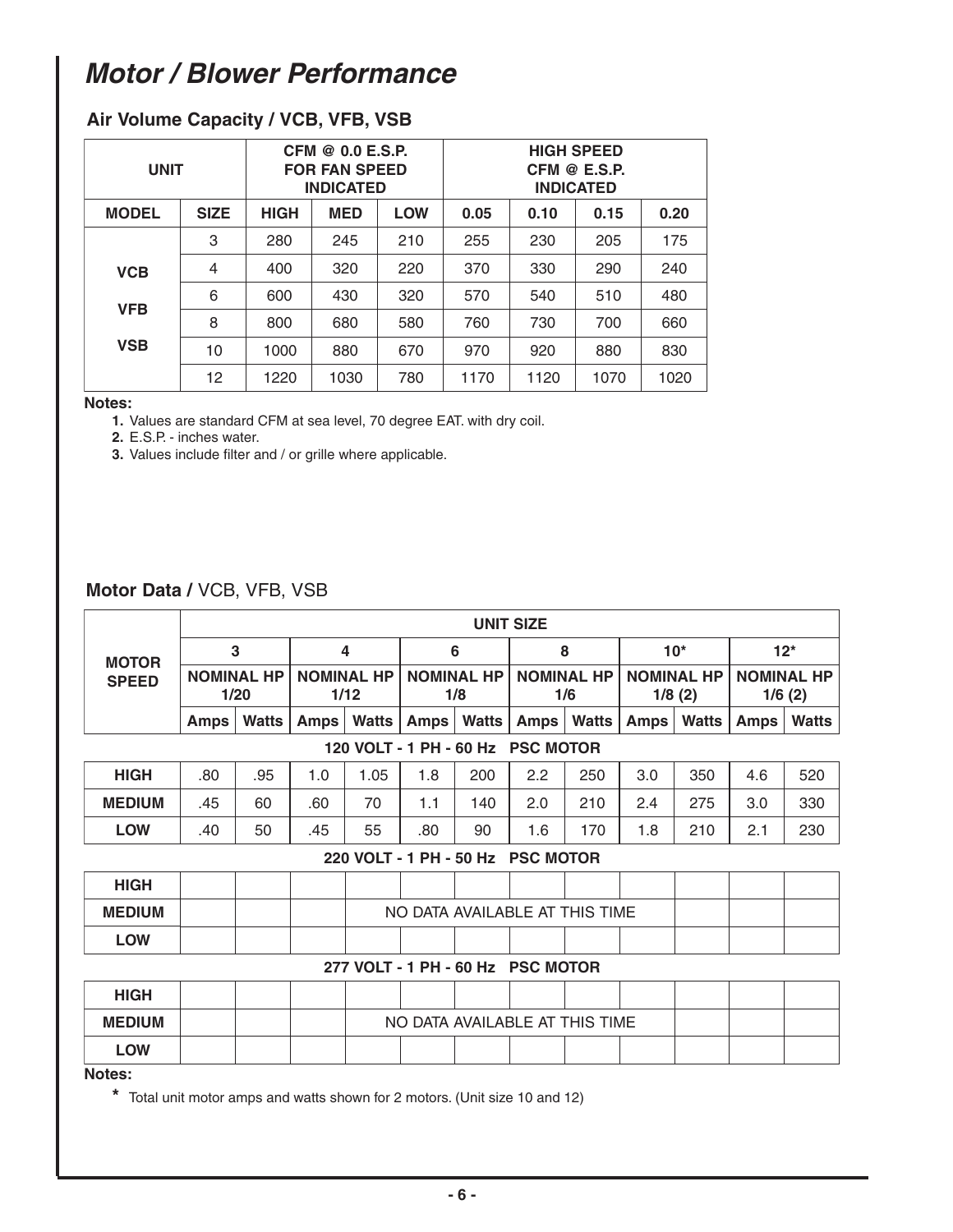# **Cooling Coil Ratings**

| <b>Standard Coil - Water Cooling Capacity</b> |
|-----------------------------------------------|
| Ratings - VCB, VFB, VSB (3 row)               |

| <b>UNIT</b> |                             | <b>COOLING CAPACITY</b>        |            | <b>WATER</b>       |
|-------------|-----------------------------|--------------------------------|------------|--------------------|
| <b>SIZE</b> | <b>TOTAL</b><br><b>BTUH</b> | <b>SENSIBLE</b><br><b>BTUH</b> | <b>GPM</b> | P.D.<br>(Ft. Wtr.) |
| 3           | 8,000                       | 6,100                          | 1.6        | 4.5                |
| 4           | 12,000                      | 9,000                          | 2.4        | 9.3                |
| 6           | 17,000                      | 12,900                         | 3.4        | 8.3                |
| 8           | 21,900,                     | 16,800                         | 4.4        | 8.6                |
| 10          | 27,600                      | 22,500                         | 5.5        | 9.3                |
| 12          | 34,500                      | 27,500                         | 6.9        | 15.1               |

| <b>High Capacity Coil - Water Cooling Capacity</b> |
|----------------------------------------------------|
| Ratings - VCB, VFB, VSB (4 row)                    |

| <b>NIT</b> | <b>COOLING CAPACITY</b>     |                                |            | <b>WATER</b>       | <b>UNIT</b> |                             | <b>COOLING CAPACITY</b>        |            | <b>WATER</b>             |
|------------|-----------------------------|--------------------------------|------------|--------------------|-------------|-----------------------------|--------------------------------|------------|--------------------------|
| <b>IZE</b> | <b>TOTAL</b><br><b>BTUH</b> | <b>SENSIBLE</b><br><b>BTUH</b> | <b>GPM</b> | P.D.<br>(Ft. Wtr.) | <b>SIZE</b> | <b>TOTAL</b><br><b>BTUH</b> | <b>SENSIBLE</b><br><b>BTUH</b> | <b>GPM</b> | P.D.<br>$($ Ft. Wtr. $)$ |
| 3          | 8,000                       | 6,100                          | 1.6        | 4.5                | 3           | 9,200                       | 6,700                          | 1.8        | 5.4                      |
| 4          | 12,000                      | 9,000                          | 2.4        | 9.3                | 4           | 13,900                      | 9,900,                         | 2.8        | 14.9                     |
| 6          | 17,000                      | 12,900                         | 3.4        | 8.3                | 6           | 19,000                      | 14,000                         | 3.8        | 11.8                     |
| 8          | 21,900,                     | 16,800                         | 4.4        | 8.6                | 8           | 25,400                      | 18,700                         | 5.1        | 13.8                     |
| 10         | 27,600                      | 22,500                         | 5.5        | 9.3                | 10          | 30,400                      | 23,700                         | 6.1        | 9.5                      |
| 12         | 34,500                      | 27,500                         | 6.9        | 15.1               | 12          | 38,200                      | 29,100                         | 7.6        | 14.1                     |

#### **Notes:**

**1.** Rated in accordance with ARI Standard 440. Cooling capacities based on 80 deg. DB / 67 deg. WB entering air, 45 deg. entering water, 10 deg. water temperature rise and high fan speed with standard 120V/1PH/60Hz motor.

**2.** For cooling coil capacities at conditions other than listed, refer to application guide . . . . . . or consult your First Co. Representative.

# **Heating Coil Ratings**

**Standard Coil** - Water Heating Capacity Ratings - VCB, VFB, VSB (**3 row**)

| <b>UNIT</b><br><b>SIZE</b> | <b>HEATING</b><br><b>CAPACITY</b><br><b>BTUH</b> | <b>GPM</b> | <b>WATER</b><br>P.D.<br>(Ft. Wtr.) |
|----------------------------|--------------------------------------------------|------------|------------------------------------|
| 3                          | 23,500                                           | 1.6        | 4.5                                |
| 4                          | 34,200                                           | 2.3        | 8.6                                |
| 6                          | 49,400                                           | 3.3        | 7.8                                |
| 8                          | 64,500                                           | 4.3        | 8.2                                |
| 10                         | 87,000                                           | 5.8        | 10.4                               |
| $12 \,$                    | 106,300                                          | 7.1        | 15.9                               |

**High Capacity Coil** - Water Heating Capacity Ratings - VCB, VFB, VSB (**4 row**)

| <b>NIT</b><br><b>IZE</b> | <b>HEATING</b><br><b>CAPACITY</b><br><b>BTUH</b> | <b>GPM</b> | <b>WATER</b><br>P.D.<br>$($ Ft. Wtr. $)$ | <b>UNIT</b><br><b>SIZE</b> | <b>HEATING</b><br><b>CAPACITY</b><br><b>BTUH</b> | <b>GPM</b> | <b>WATER</b><br>P.D.<br>(Ft. Wtr.) |
|--------------------------|--------------------------------------------------|------------|------------------------------------------|----------------------------|--------------------------------------------------|------------|------------------------------------|
| 3                        | 23,500                                           | 1.6        | 4.5                                      | 3                          | 25,200                                           | 1.7        | 4.8                                |
| 4                        | 34,200                                           | 2.3        | 8.6                                      | 4                          | 36,600                                           | 2.4        | 11.3                               |
| 6                        | 49,400                                           | 3.3        | 7.8                                      | 6                          | 52,500                                           | 3.5        | 10.2 <sub>1</sub>                  |
| 8                        | 64,500                                           | 4.3        | 8.2                                      | 8                          | 69,500                                           | 4.6        | 11.5                               |
| 10                       | 87,000                                           | 5.8        | 10.4                                     | 10                         | 92,200                                           | 6.1        | 9.5                                |
| 12                       | 106,300                                          | 7.1        | 15.9                                     | 12                         | 113,000                                          | 7.5        | 13.7                               |

## **1-Row Coil** - Water Heating Capacity Ratings - VCB, VFB, VSB

| <b>UNIT</b><br><b>SIZE</b> | <b>HEATING</b><br><b>CAPACITY</b><br><b>BTUH</b> | <b>GPM</b> | <b>WATER</b><br>P.D.<br>(Ft. Wtr.) |
|----------------------------|--------------------------------------------------|------------|------------------------------------|
| 3                          | 12,400                                           | 0.8        | 2.4                                |
| 4                          | 18,200                                           | 1.2        | 6.1                                |
| 6                          | 26,000                                           | 1.7        | 12.7                               |
| 8                          | 33,700                                           | 2.2        | 22.7                               |
| 10                         | 33,600                                           | 2.2        | 5.9                                |
| 12                         | 41,200                                           | 2.7        | 8.8                                |

### **Notes:**

- **1.** Heating coils rated at 70 deg. DB entering air, 180 deg. entering water, 30 deg. water temperature drop and high fan speed with standard 120V/1PH/60Hz motor.
- **2.** For heating capacities at conditions other than listed, consult your First Co. Representative or the factory.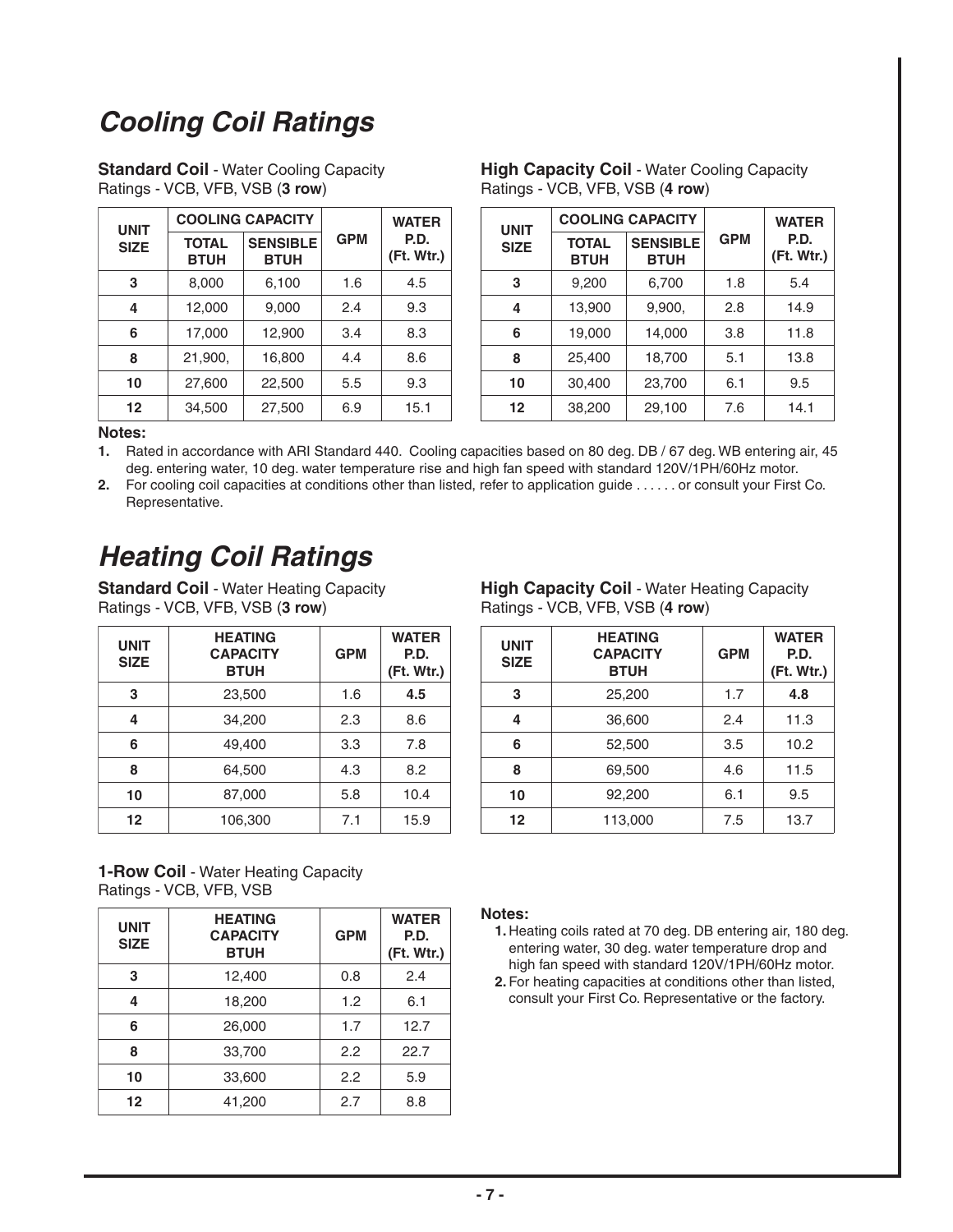# **Shipping Weights**

**Approximate shipping weights (lbs.)**

| <b>UNIT</b><br><b>TYPE</b> | <b>UNIT SIZE</b> |    |     |     |     |         |
|----------------------------|------------------|----|-----|-----|-----|---------|
|                            | 3                | 4  | 6   | 8   | 10  | $12 \,$ |
| <b>VCB</b>                 | 55               | 70 | 80  | 95  | 115 | 130     |
| <b>VFB / VSB</b>           | 85               | 97 | 110 | 125 | 145 | 165     |

### **Note:**

**1.** Approximate shipping weights do not include valve packages, hot water coils, electric heaters, or other options.

# **Fresh Air Wall Box**



# **Motorized Air Damper**



**# 919-9** For sizes 3 through 8 **# 919-10** For sizes 10 and 12